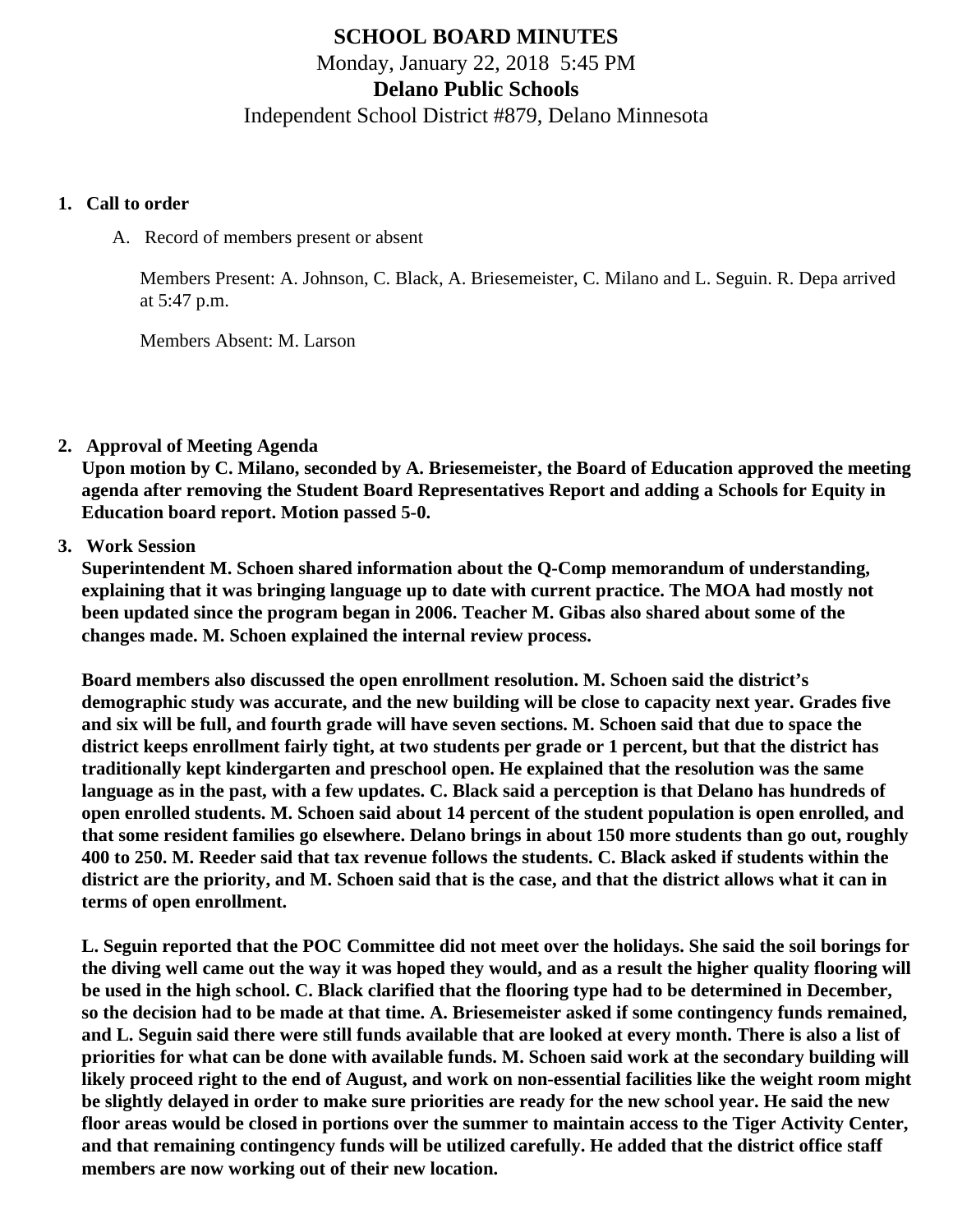**Board members discussed the DASA lease agreement. M. Schoen explained that the lease agreement had to be amended to run a gas pipe from the front of the ice arena to the new locker rooms in the back of the building. The gas service was already operational, but the action was needed for proper documentation. A. Johnson explained that the agreement was in place to protect DASA and its interests, because there had been a verbal agreement that if the line ever had to be moved the district would pay for it. The amendment to the agreement put that into writing so the matter does not become a problem in future years if the people who negotiated the agreement are no longer involved.**

**Board members discussed support for a pair of special education funding resolutions. L. Seguin said the resolutions would increase the chances of special education being fully funded. A. Johnson said she represents the area on a delegate assembly and said the assembly has made a big push for the special education resolutions this year. A. Johnson also said the assembly has pushed for support of the land trust issue and shared background information about the appointment of a director to lead that effort.**

**L. Seguin suggested possible changes to the role of the board's student representatives, saying she heard a number of ideas on the topic at a conference. She said student representatives for other boards have participated in work sessions and special meetings to gain a greater understanding of the issues, and were better able to make their voices heard in those settings. She asked if other board members had opinions about inviting Delano's student representatives to the workshops. C. Milano said she was in favor of the idea. C. Black said he was open to it, but said he would like to hear a proposal from the students on how their participation on the board could evolve. L. Seguin said that instead of simply hearing their formal presentation during each board meeting she would like to invite the students to have a voice in workshop meetings, which she said would be more valuable to the students and board members alike. A. Johnson said a previous concern of students was that they would not be able to commit much time outside of the actual meeting, but said the opportunity could be offered. M. Schoen said the language of the student representative policy could be reviewed and was probably due for an update. A. Briesemeister said the opportunity would better promote lifelong learning and said it could spark an interest in government. L. Seguin said students could also be asked if they had suggestions for the workshop agenda.**

**Upon motion by C. Milano, seconded by R. Depa, the Board of Education called the meeting to recess at 6:40 p.m. Motion passed 6-0.**

**Board Chair A. Johnson called the meeting out of recess and to order at 7 p.m.**

- **4. Pledge of Allegiance**
- **5. Program Review Activities Update (Activities Administrator)**

**Activities Administrator Mike Lindquist presented information on activities at Delano Public Schools. Last year included nearly 30,000 bus miles and 400 games. This year he conducted a student survey to look at what is offered and what students might be interested in adding. Students in grades 7-12 took the survey, and 372 students completed it. Of the students completing the survey, 59 percent were girls and 40 percent were boys. M. Lindquist told the board that about 84 percent of students said they were involved in at least one activity throughout the year. Not as many participated during the winter season because the teams are smaller. There was significant interest in starting a volleyball team for boys, and also in starting a Nordic or Alpine skiing program. M. Lindquist said there is significant value in participation because the activities are an extension of the classroom. He said that more important than wins and losses are the life lessons students learn in perseverance, how to work together, planning, time management and more.**

**M. Lindquist said it has been a challenge attracting coaches and officials to open positions. The Minnesota State High School League offers professional development opportunities and requirements**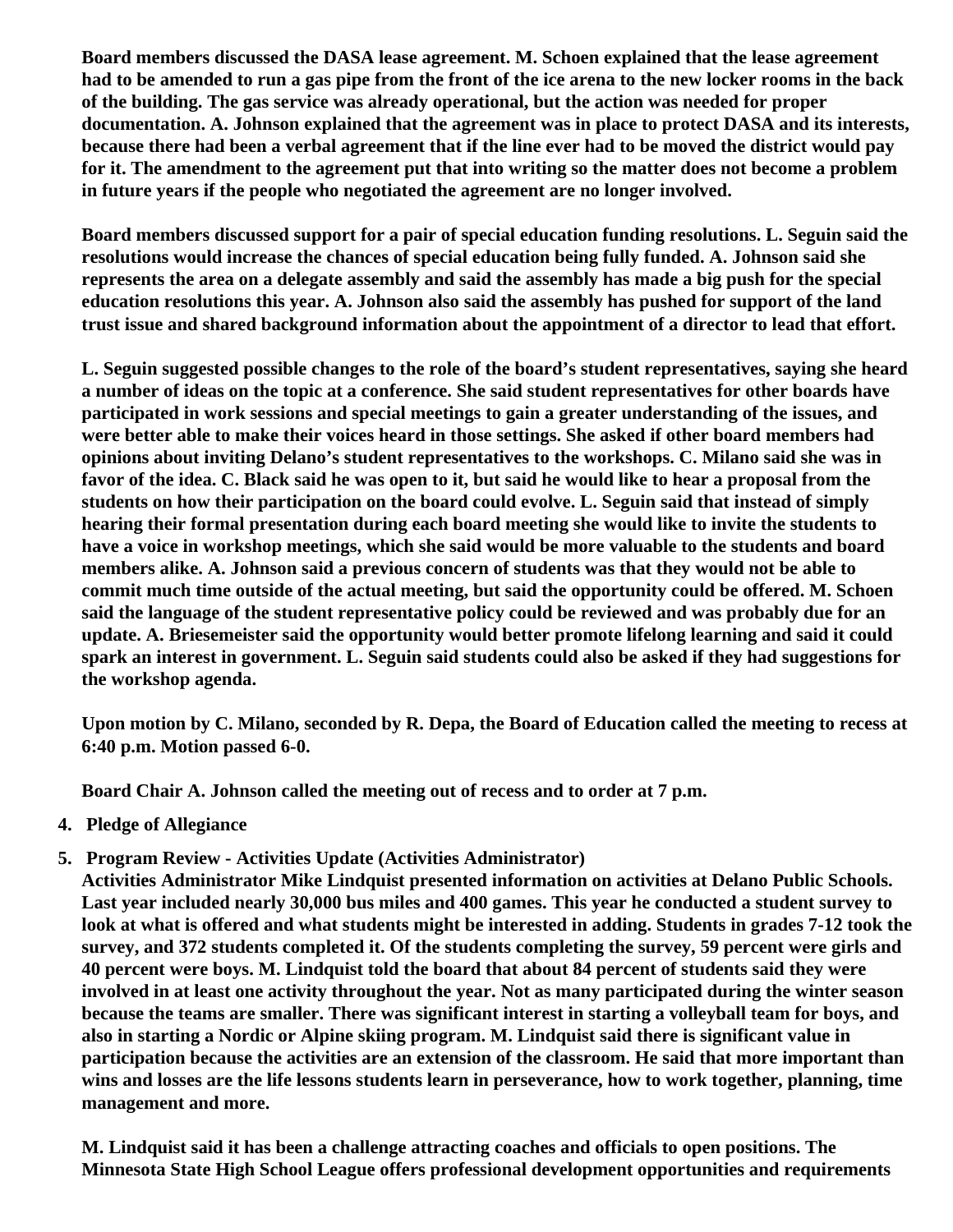for all coaches, which helps to create a common language and philosophy. M. Lindquist said there is a need for younger people to get involved in coaching and officiating because those groups are currently an aging population. M. Lindquist also gave an overview of the Wright County Conference, explaining that there are 14 total schools and in certain sports the larger and smaller schools separate into East and West divisions. Sports medicine and training services were also highlighted. Professional trainers only covered football and boys' hockey in the past, but that has changed so that injury care and management are now available on a general basis.

An overview of the fall sports season and the new outdoor facilities was included. M. Lindquist said the turf fields changed the landscape of practices and games, and said he wanted to express gratitude and excitement about the facilities because players and coaches knew they would have a good, safe playing surface regardless of the weather. M. Lindquist said there were many compliments from visiting teams on the new facilities, and that the natural surface fields also improved this year because they did not sustain as much wear and tear as in the past. M. Lindquist said that in the previous year it took 10 days to make up girls soccer games because of wet field conditions, but no games were moved or canceled this year due to wet fields.

C. Black said it was good to acknowledge the new facilities that taxpayers have provided, and said the facilities did turn out very well. He asked how a new sport would get started. M. Lindquist said there was an administrative procedure that involved starting a club team first, then answering questions about whether the conference offered the sport, what numbers there are, and if it is sustainable. He said lacrosse was a club sport for eight years before it became a school sport. At present there are about 40 boys volleyball teams in the metro and a club league is going to start with the plan of eventually bringing the sport to the Minnesota State High School League.

C. Black also asked if the school is gaining ground on the shortage of coaches. M. Lindquist said the coaching shortage was likely due to more than questionable fan behavior, and may be more of an overall cultural shift. He said school sports now have to compete with various other leagues and traveling teams, and students might start younger and quit earlier due to burnout. In addition, he said there was no shortage of officials when the economy was bad because people were looking to earn extra money.

# 6. Consent Agenda

Upon motion by R. Depa, seconded by A. Briesemeister, the Board of Education approved the Consent Agenda. Motion passed 6-0.

- A. School Board Minutes
	- 1. [December 18, 201](http://www.delano.k12.mn.us/pb/app/agenda/minutes/165)7
	- 2. [January 8, 2018 Organizational Meet](http://www.delano.k12.mn.us/pb/app/agenda/minutes/167)ing
- B. Financial Affairs
	- 1. [Current Budget Status with Year-to-Date Adjustm](/docs/district/Business_Office/FY18_Budget_Report_Jan.pdf)ents
	- 2. [Investment Transactio](/docs/district/Business_Office/Investments_December_2017.pdf)ns
	- 3. [Construction Bond Investment Transacti](/docs/district/Business_Office/Bond_Investment_schedule_Dec_17.pdf)ons
	- 4. [Wire Transfer](/docs/district/Business_Office/Wire_Transfers_December_2017.pdf)s
	- 5. [Minnesota Liquid Asset Fun](/docs/district/Business_Office/LAF_December_2017.pdf)d
	- 6. [Cash Repo](/docs/district/Business_Office/Cash_Report_December_2017.pdf)rt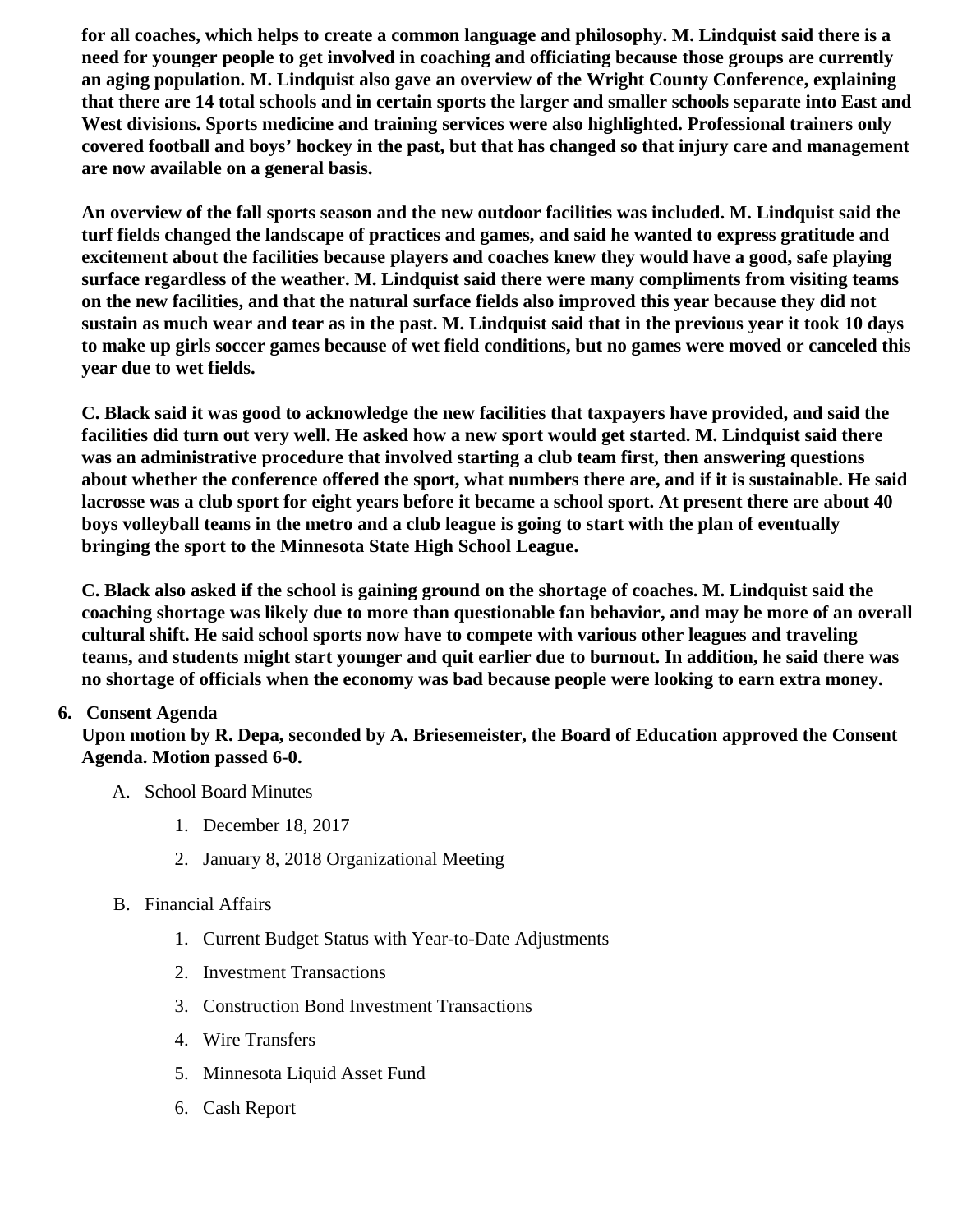- 7. [Revenue Report by Fu](/docs/district/Business_Office/SCHOOL_BOARD_REPORTS_-_REVENUE_BY_FUND_TOTAL__(Date__6_2018).pdf )nd
- 8. [Expense Report by Fu](/docs/district/Business_Office/SCHOOL_BOARD_REPORTS_-_EXP_BY_FUND_TOTAL__(Date__6_2018).pdf)nd
- 9. [Expense Report by Progra](/docs/district/Business_Office/SCHOOL_BOARD_REPORTS_-_EXPENDITURES_BY_PROGRAM__(Date__6_2018).pdf)m
- 10. [Expense Report by Obje](/docs/district/Business_Office/SCHOOL_BOARD_REPORTS_-_EXPENDITURES_BY_OBJECT__(Date__6_2018).pdf)ct
- 11. [List of Bills Presented for Payme](/docs/district/Business_Office/DETAIL_OF_MONTHLY_BILLS_PRESENTED_FOR_PAYMENT_(Dates__12_01_17_-_01_17_18).pdf)nt
- 7. [Resolution for Acceptance of Gifts](/docs/district/Business_Office/Resolution_for_Acceptance_of_Gifts_1.22.18.pdf)

Upon motion by C. Black, seconded by C. Milano, the Board of Education approved the Resolution for Acceptance of Gifts. Motion passed 6-0.

8. [Personnel Matters:](/docs/district/HR/1.22.18_Personnel.pdf)

Upon motion by C. Milano, seconded by C. Black, the Board of Education approved the consent portion of the Personnel Matters. Motion passed 6-0.

- 9. Public Comment: School patrons are given the opportunity to address the school board regarding items that are not on the agenda. All patrons will be asked to state their name and address for the record. No comments.
- 10. Administrative Reports
	- A. Superintendent

M. Schoen shared a brief update on building projects, saying that the district offices have moved to the southeast portion of the middle school. The new location provides a secure entrance, and M. Schoen said everything is now operational in the new office. While some adjustments were needed M. Schoen said other teachers and administrators have handled the transitions very well this schoo year.

- B. Principals:
	- 1. Mr. Voight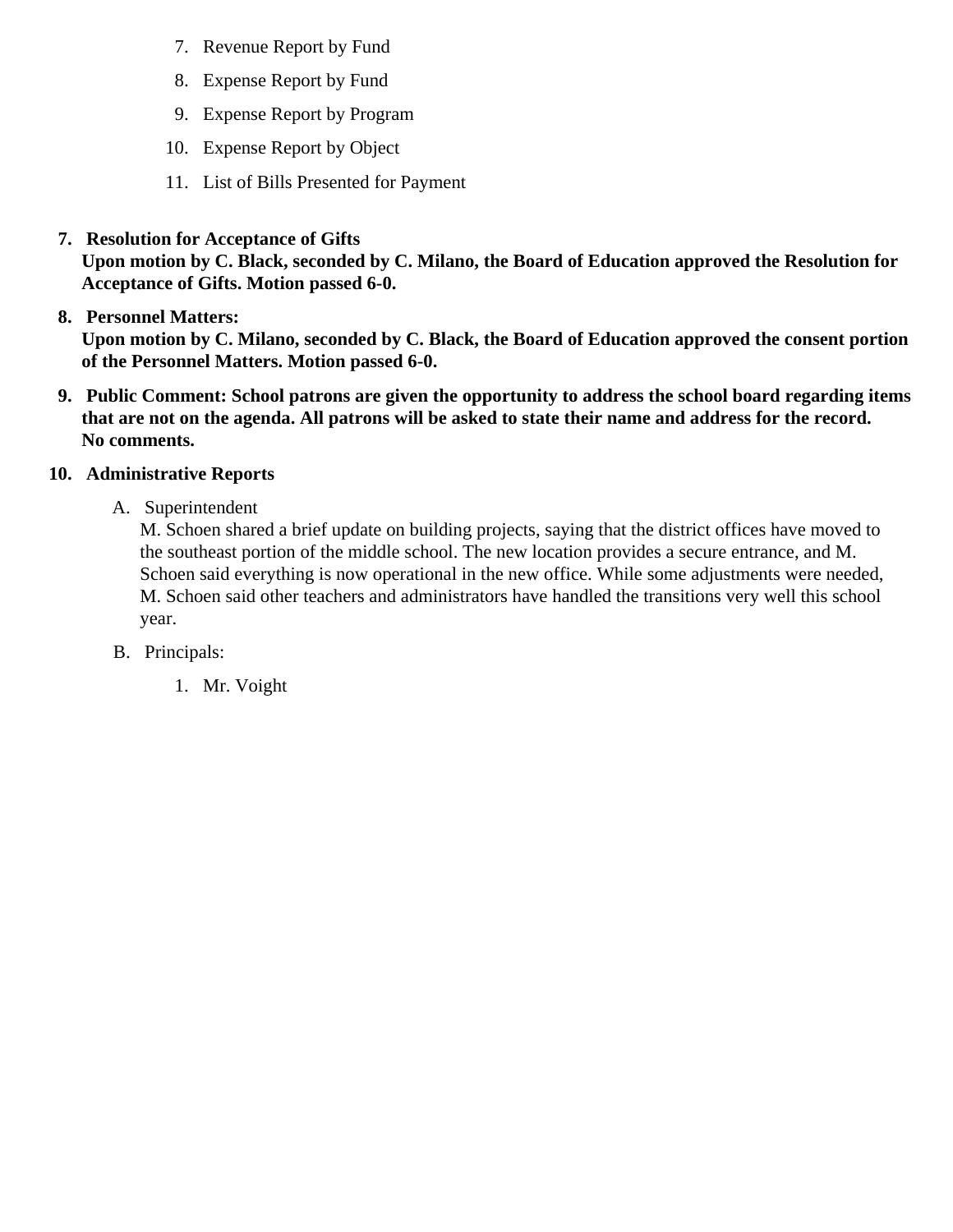B. Voight reported that a second round of FAST testing, a monitoring tool for reading and math, was recently completed and will provide data for planning student supports and for identifying students who are ready for advancement. B. Voight said the screening is done three times a year to assess progress and provide data before MCA testing. This is the second year that FAST testing has been used. Results are given in four achievement levels, with the College Pathway level indicating that students will be ready for college when the time comes. While administrators are still learning the nuances of how the FAST scores relate to the MCAs, he said those students in the low risk or College Pathway areas generally do quite well. In terms of reading, B. Voight said that about 89 percent of the students who took the FAST assessment were on track to meet the standard in the MCA test. In math, B. Voight said students in advanced math are not assessed, but 84.5 percent of students in grades five through eight still were on track to meet the MCA standard in the spring.

B. Voight also explained that signups for Winter Activity Day were completed, and efforts were taken to make sure no student was going to hold back from a trip or be overly selective due to financial cost. He said it was strongly emphasized that scholarships were available, but did not know how many scholarships had been awarded. B. Voight also said the rest of the school year should be relatively stable from a construction standpoint in the middle school, and that preparation for Delano Intermediate School is entering its home stretch. Parents and community members can expect that another information meeting will be held at the end of March or in early April. Parent presentations for every grade level in the intermediate school will be held at the August open house that will explain all that the intermediate has to offer.

A. Briesemeister asked if the FAST testing is done within regular classrooms. B. Voight said it is an efficient test and that reading and math both only take around 25 minutes. Teachers are able to administer the test during the course of their regular day.

2. Dr. Heil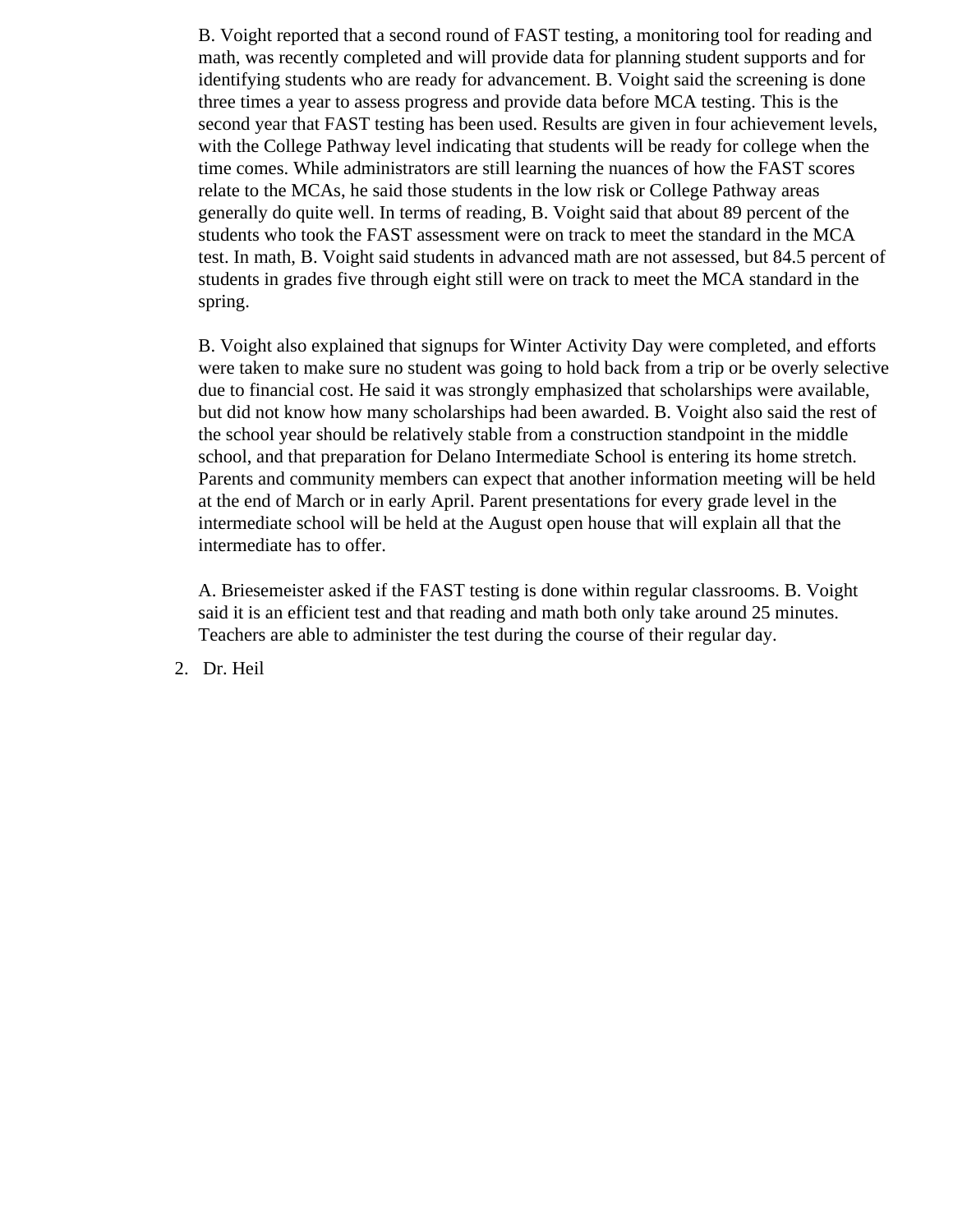S. Heil reported that registration season would be beginning soon, and that advisories were planned to help students get started. He said about 80 percent of incoming ninth-graders attended the information meetings. S. Heil also said that work was underway to build the schedule for grades seven and eight, which will be separate from the schedule for grades 9- 12. A full-time art teacher will be added for grades seven and eight, and there will be additional opportunities. S. Heil said that a goal is to increase the number of students taking different electives over time in order to provide a well-rounded education. Efforts were also being made to finalize the 7-12 handbook and make it cohesive so the building functions well as a 7-12 space.

S. Heil also shared concerns about an uptick in vaping infractions. He said that when students are confronted they say vaping, even with nicotine, is not at all like a cigarette, and feel that it does not have the same health risks. A community health nurse was working to start a vaping group for students who want to quit but are finding it hard to stop. S. Heil said he is also working with health professionals within the school, and that the age of users continues to get younger. S. Heil said it is important to get resources to parents who may not know what is happening with their students. A. Johnson asked if vaping was occurring on campus in general or inside school buildings during class hours. S. Heil said it has happened everywhere, including buses and vehicles, inside and outside buildings, and on the athletic fields. S. Heil said vaping is an MSHSL infraction, and the practice is becoming more popular.

C. Black asked if there is any energy building around use of the new Performing Arts Center. S. Heil said a number of community members have approached M. Schoen, but a formal group has not yet been formed to set up its opening with a multi-use series of shows to demonstrate its flexibility. M. Schoen said the district would like to see sustainability in groups coming in to do concerts, and that there are people in the community with good connections. He said the plan is to look at doing a weekend of multiple types of programs. C. Black said he would like to see high-quality events for all ages in the community.

3. Mr. Schuler

D. Schuler reported that the elementary school recently finished its winter conferences, and that it is always nice to connect to the parent community and set the tone for the second half of the year. He said FAST testing and other assessments have been done that provide good data to inform interventions in grades one through four. D. Schuler said the theme for January was grit, which has been a popular theme for teachers over the years, but is now translating to classrooms as a whole. D. Schuler said February is "I Love to Read" Month, which will culminate with a reading carnival put on by the physical education staff and language arts community. Other events during the month include the Olympics Opening Ceremony, which is something most students only get to do once in their elementary career. D. Schuler closed by noting that it was Paraprofessional Appreciation Week. He said paras at the elementary do an outstanding job of working with challenging students and make a tremendous impact.

C. Business Manager

M. Reeder reported that the district will be going out for lawn mowing proposals for the next two years, and will update the specifications to account for the two turf fields. Proposals were expected for the March board meeting.

D. Community Education Director

D. Johnson reported that registration has been strong for winter and spring events, and that a grant has been received for the concerts in the park. ECFE classes resumed on Jan. 8. Daytime classes were